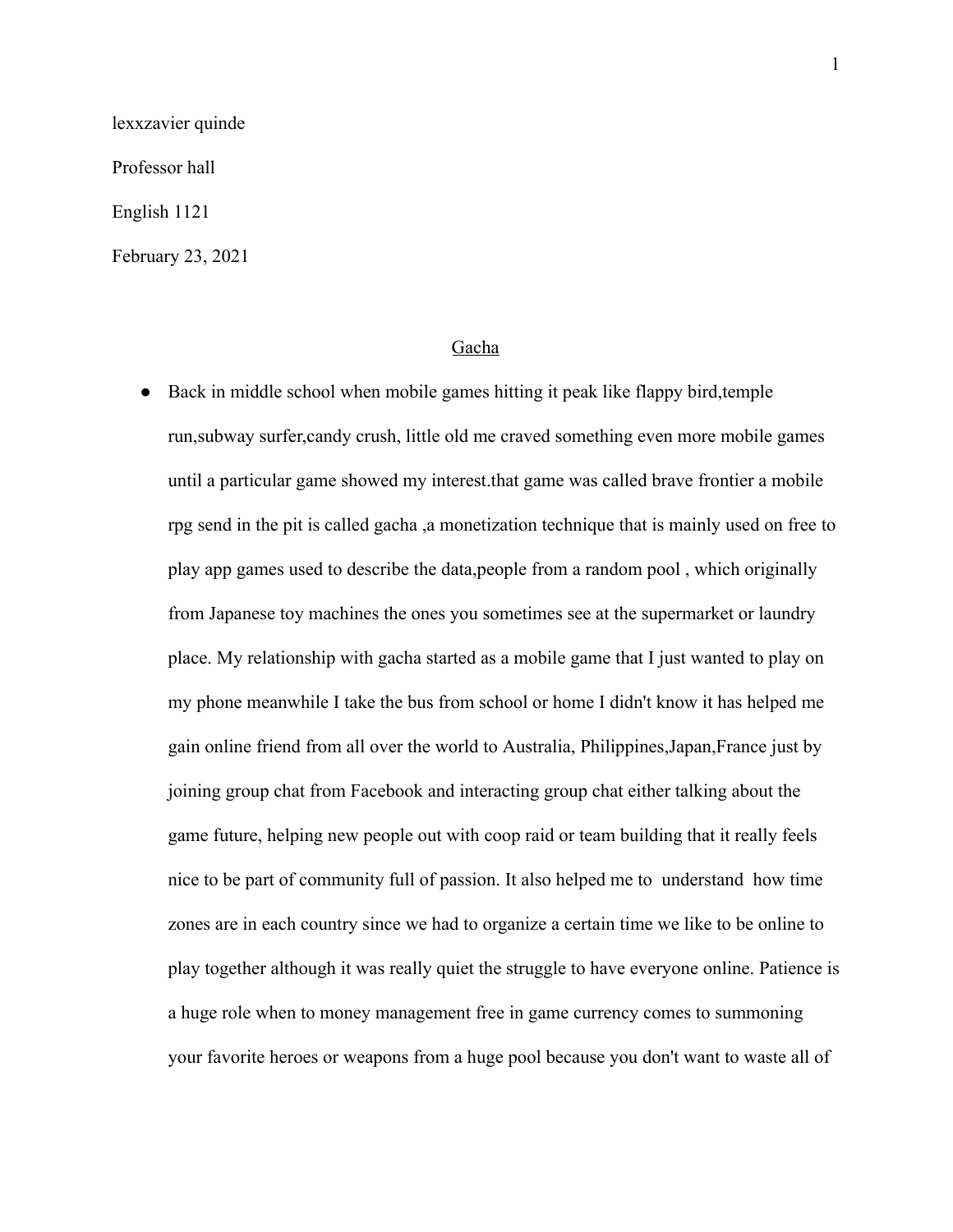the free currency than later there is a character or weapon that you really wanted but now you're stuck can't grind anymore free in game currency not you have purchased in game currency because now you have a small chance to pull the heroes or weapon that you really wanted and plus don't how much money you are going to throw in the summoning banner. Some gacha games communities there are code names for your status in the gacha summoning such as whale which you're a person who spends a lot of money in the game, a dolphin a player spends a little money on the game than you have a fish who just doesn't spend money at all. Over time I began becoming a dolphin once I required a summer job and only grabbed cheap bundles to support the game, just wanted to support the developer for creating a fun game . Gacha is important to me because of the bond that it helps me create with strange or sometimes is the plot of gacha that really captivates your interests that you want more of it , or sometimes is the music that really sets apart gacha games which can get you pumped to play the game. For some people in the gacha community it can be the voice actor for their performance, sometimes it can be just art that is really majestic. But sometimes there can even be a dark side in gacha where there are stories of people can spend an entire budget of their food save or rent, life saving because some people don't have self control how they spend their money which can lead to a gambling addiction. I remember an article from the New York times interviewing a person who wasted 220k on a mobile game called fate grand order where the drop rate of getting a hero is 1% which is considered the worst Rate compared to other games that have been generous. There can be moments when you don't even get the hero or weapons from high enough free currency, I remember that I save up 6 month worth free in game